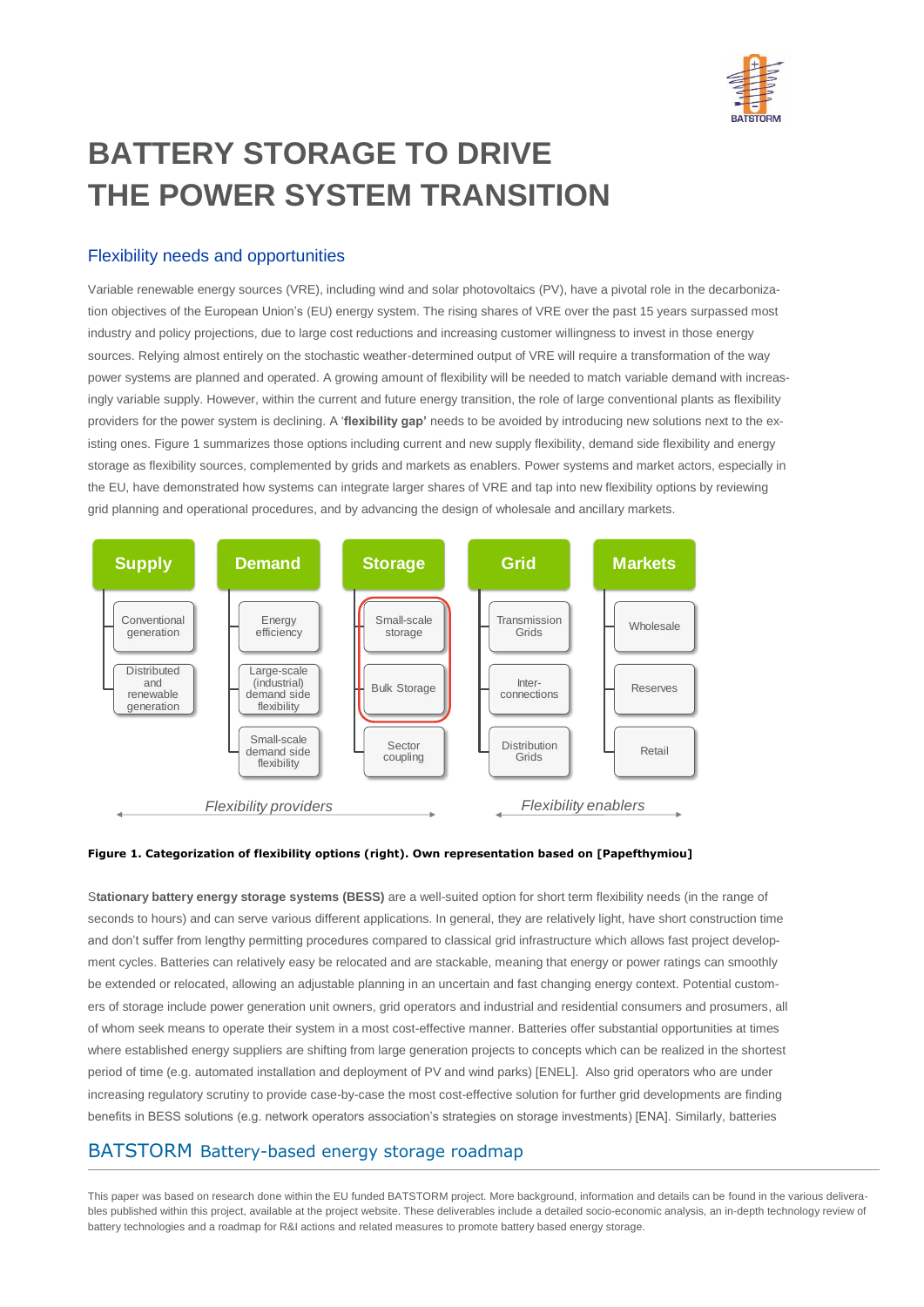

allow consumers and prosumers to increasingly take control of their energy ecosystem (e.g. integrated energy concepts for residential neighborhoods) [BINE]. A number of promising BESS use cases are described in detail in Deliverable "Socio-economic analysis" of Batstorm project [BATSTORM D7], including solar energy self-consumption, frequency regulation, grid upgrade deferral and optimisation of production of variable renewable energy.

Decarbonization of our energy system, market integration, consumer empowerment, and technical leadership all are key objectives in the EU's energy policy for the coming decades. While renewable energy sources are essential components to reach these objectives, **battery energy storage solutions may be the accelerator that facilitates variable renewables in a costeffective and flexible manner**.

### Recent developments and future trends within the battery energy storage market

During the last decade the trends in the overall worldwide rechargeable battery market (2005: 300 GWh, 2016: 460 GWh) have been mostly driven by the electric vehicles sector [Avicenne]. The mature lead-acid battery technology (2000: 270 GWh, 2016: 362 GWh) is by far the most important battery market in volume and will still remain so in 2025 (about 550 GWh). Of this totally installed lead-acid battery capacity 79% can be found in cars as starting, lighting and ignition batteries (SLI) while a share of 9% is installed in stationary systems to support telecom (4,2%), as UPS (3,5%) or to deliver other energy storage services (1,3%). With the shift in 2012 of almost all car makers towards lithium-ion battery technology for the production of their (hybrid) electric vehicles, this battery market increased from an installed capacity below 2 GWh in 2000 to 90 GWh in 2016 (CAGR 2006-2016: 23%). Whereas the original demand was for 100% originating from the portable electronics industry, this has now seen a decrease to 35%, reserving a share of 50% for electric mobility (cars, buses, etc.), 10% for applications like power and gardening tools as well as electric bicycles, and the remaining 5% for stationary energy storage services. The forecasts for the lithium-ion battery market predict a CAGR (compound annual growth rate) of 15% between 2016 and 2025, resulting in a total market size in volume of 300 GWh, taken by the electric vehicles sector for about 65%. 7% of this market could be installed as stationary energy storage solutions [Avicenne]. These applications can even increase since the lithium-ion technology is highly suitable for most of the related services and cost is expected to continue the decreasing trend of the recent years (se[e Figure 2\)](#page-2-0). Those cost reductions were mainly driven by economies of scale, improvements in production processes as well as increased efficiencies due to technology improvements. Hence, it is expected that lithium-ion will become the biggest battery market in value by 2020. Next to lead-acid and lithium-ion batteries, the remainder of the total battery market is nowadays almost entirely taken by the nickel-based battery technologies, Nickel metal-hydride (NiMH) and Nickel Cadmium (NiCd). Their market share, both in volume and value, is however declining in favour of lithium-ion and new promising battery technologies (including.molten salt and flow batteries which start being deployed in big-scale stationary storage projects, such as 200MW/800MWh vanadium flow battery projectin Dalian, China and 108MW Sodium Sulphur battery system in Abu Dhabi).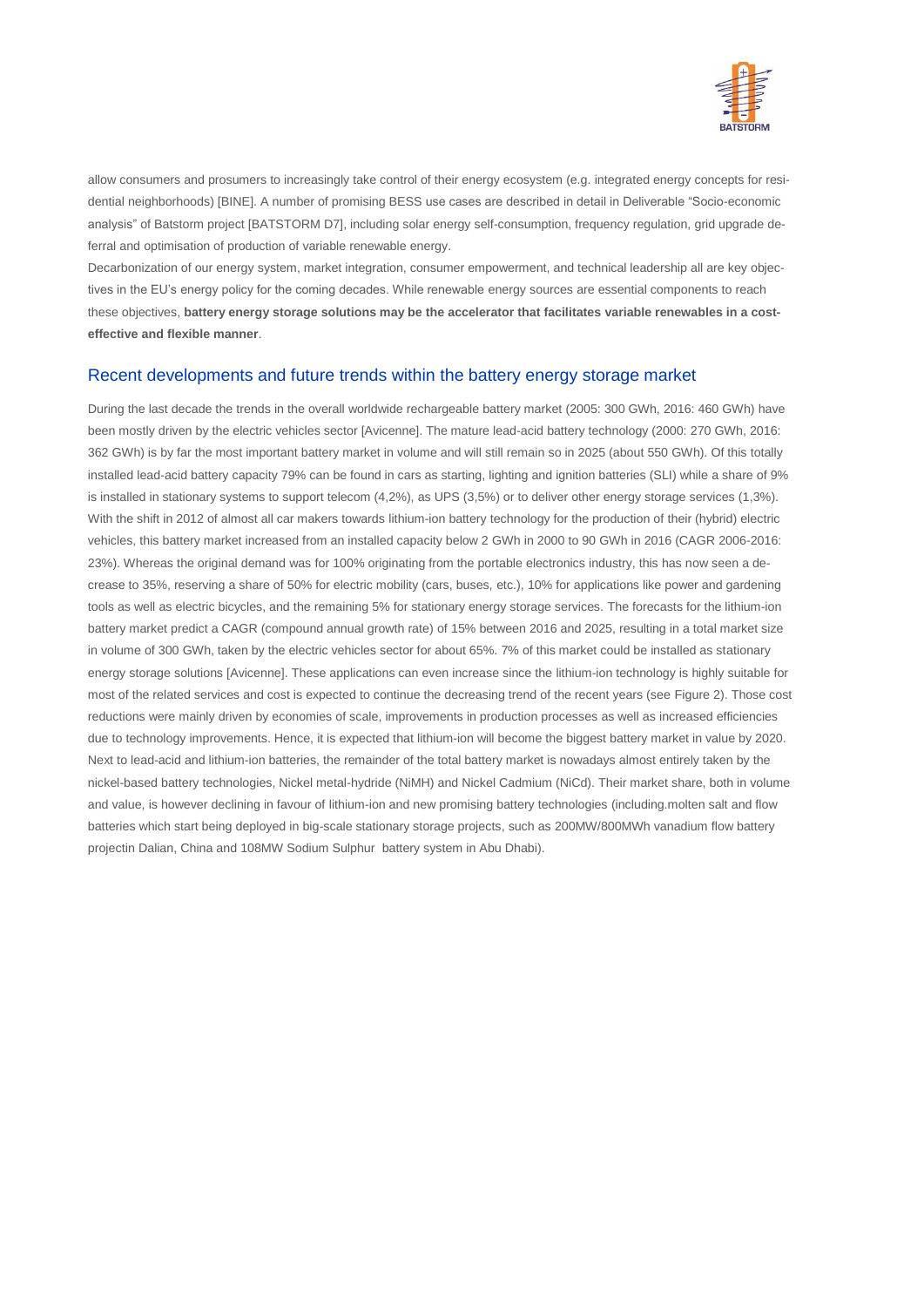



<span id="page-2-0"></span>**Figure 2. Past and forecasted Lithium-Ion Battery system costs for distributed and utility-scale batteries. Own representation based on [IRENA] [EPRI] [RMI] [Bloomberg] [EIA] [Roland Berger] [Deutsche Bank] [Castillo] [Zakari] [Lazard] [JRC 2014] [Navigant].** 

Currently, stationary battery energy storage, with 36 GWh globally installed capacity, only plays a limited role in the overall demand for batteries. However, it clearly benefits from cost reductions, supply chains and technology improvements of automotive and possibly other battery applications since nowadays often the same battery technology is being used in these different applications. Projections for stationary battery energy storage need to take into account evolutions in these other sectors but it has to be noted that dedicated technology development towards this application should be supported to find the optimal battery solution based on the specific requirements.

Within Europe, the deployment of batteries is both driven by consumer (distributed residential as well as commercial and industrial -C&I storage) as well as grid operator and utility needs (distributed and centralized storage systems).

While not yet in the stage of mass deployment throughout Europe, stationary batteries are already being installed/tested in a **multitude of applications** and use cases. They can either be installed behind-the-meter at residential, commercial or industrial scale to support the integration of distributed generation of variable renewable energy sources (VRE) while at the same time leading to cost savings for the storage owner (e.g. by reducing grid charges).

Larger storage systems at utility scale are installed to support the grid centrally by providing ancillary services such as frequency regulation or by relieving transmission or distribution congestions locally. In some areas (e.g. Great-Britain), batteries can also qualify for capacity remunerations. Some leading countries have already adapted market rules and guidance so that batteries can participate with an increasing role in the energy market. European legislative proposals for Europe's electricity markets (legislative package Clean Energy for all Europeans) aim to remove barriers for deployment of energy storage throughout the EU. European frontrunners for distributed and utility scale storage today are Germany and the UK based on past financial incentives and ancillary service products respectively. In the coming decade countries such as Italy, Spain and France are expected to also become important players on this market as battery storage solutions should be able to compete with other technologies in ancillary services and grid investment options (see [Figure 6](#page-10-0) and [Figure 7i](#page-10-1)n the Annex I). Several lessons learned from these countries have been summarised in Policy recommendations [BATSTORM WP5]. While some EU countries perform well and are growing in terms of deployment of battery storage, the biggest battery projects so far were taking place outside EU. Next to the aforementioned current lack of EU regulatory framework and storage supporting market design this could in part also explained by the EU so far having higher reliability and less exposure to extreme weather-related risks. Hence the EU in general currently relies less on batteries for the security of power supply.

Europe has seen a growth of 49% in 2017 compared to 2016 with the installation of about 600 MWh electrical energy storage (largely taken by battery systems). A continuous growth is foreseen for 2018 (about 850 MWh) and 2019 (1150 MWh) resulting in an installed capacity of 3.5 GWh (excluding pumped hydro storage), coming from 0.6 GWh in 2015.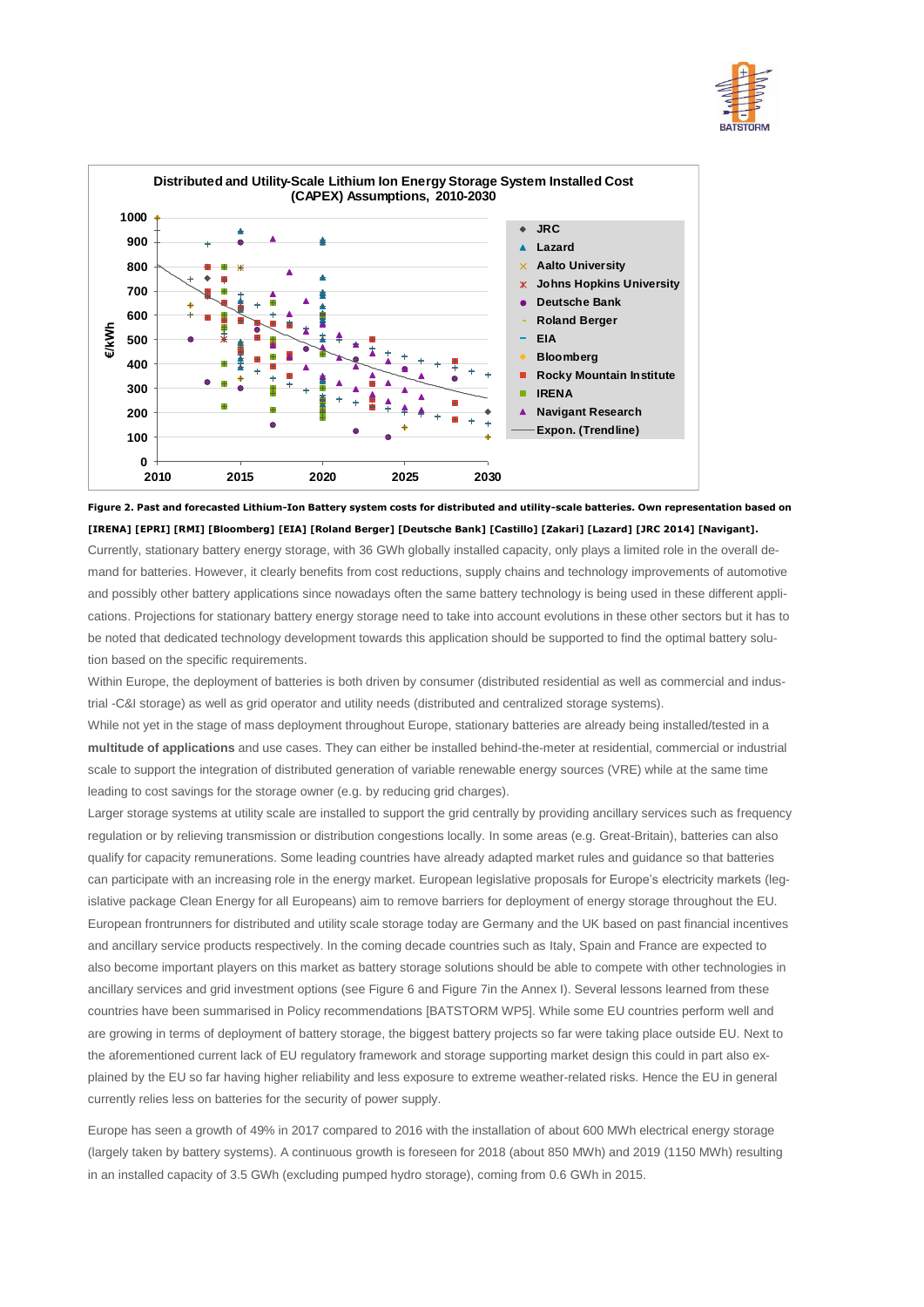

With further decreasing costs, reduction of regulatory hurdles and new business cases, the deployment of battery storage in Europe is projected to increase to more than 11 GW in 2026 (from the present level of less than 1 GW) creating a large flexibility potential for utilities, grid operators and independent actors.

While currently utility scale, front-of-meter, batteries dominate battery storage market, it is expected that by 2026 distributed behind-the-meter storage will almost catch up with in terms of deployed capacity. Here it should be mentioned that technically and marketwise it is possible to use behind-the meter storage capacities for providing services not only locally but also at utility scale (including frequency regulation) [BATSTORM D7]. Indeed, in some jurisdictions, like Norway and Germany<sup>1</sup>, already today home batteries and EV batteries are used through aggregators for provision of services to TSOs.

Off-grid applications of energy storage, from individual energy systems for homes, telecom towers to microgrids, are not common in Europe, given the dense electricity network throughout the inhabited areas of EU. At the same time capability to offer possibility to operate in off-grid mode is very important for islands with weak interconnection. More generally, batteries are set to play a very important role not only in de-carbonising islands which nowadays often are supplied by expensive diesel-based generation (move to RES+storage), but also ensuring security of supply<sup>2</sup>.

## Battery solutions

 $\overline{a}$ 

#### **How a battery works: the basics**

A battery converts chemical energy into electrical energy. It is typically made of three major parts: an **anode**, a **cathode** and an **electrolyte**, each made of a different material and. In very basic terms, chemical reactions between the materials generate energy



#### **Figure 3. Schematic overview of the functioning of an average battery.**

The chemical reactions mainly occur when the battery is plugged into an external circuit that connects the anode and cathode, for example, when it is placed into a mobile phone. The reactions cause **electrons** and **ions** to build up at the anode. The electrons flow towards the cathode through the external circuit where they provide electrical power *en route* (to the phone or car, for instance). The ions also flow towards the cathode, but through the electrolyte which separates the anode (also known as the **negative electrode**) and the cathode (also known as the **positive electrode)**. The ions and electrons recombine at the cathode to complete the circuit and keep the reactions running. The anode, cathode and electrolyte make up one **cell** of a battery. A battery can be made up of one or more cells. The voltage increases with the number of cells.

#### **Technology options for battery-based energy storage systems (BESS)**

<sup>1</sup> For example, in Germany in Sonnen community, https://sonnenbatterie.de/en/sonnenCommunity

<sup>2</sup> This is *inter-alia* demonstrated by the European projects TILOS, NETfficient, INTERFLEX, and SMILE.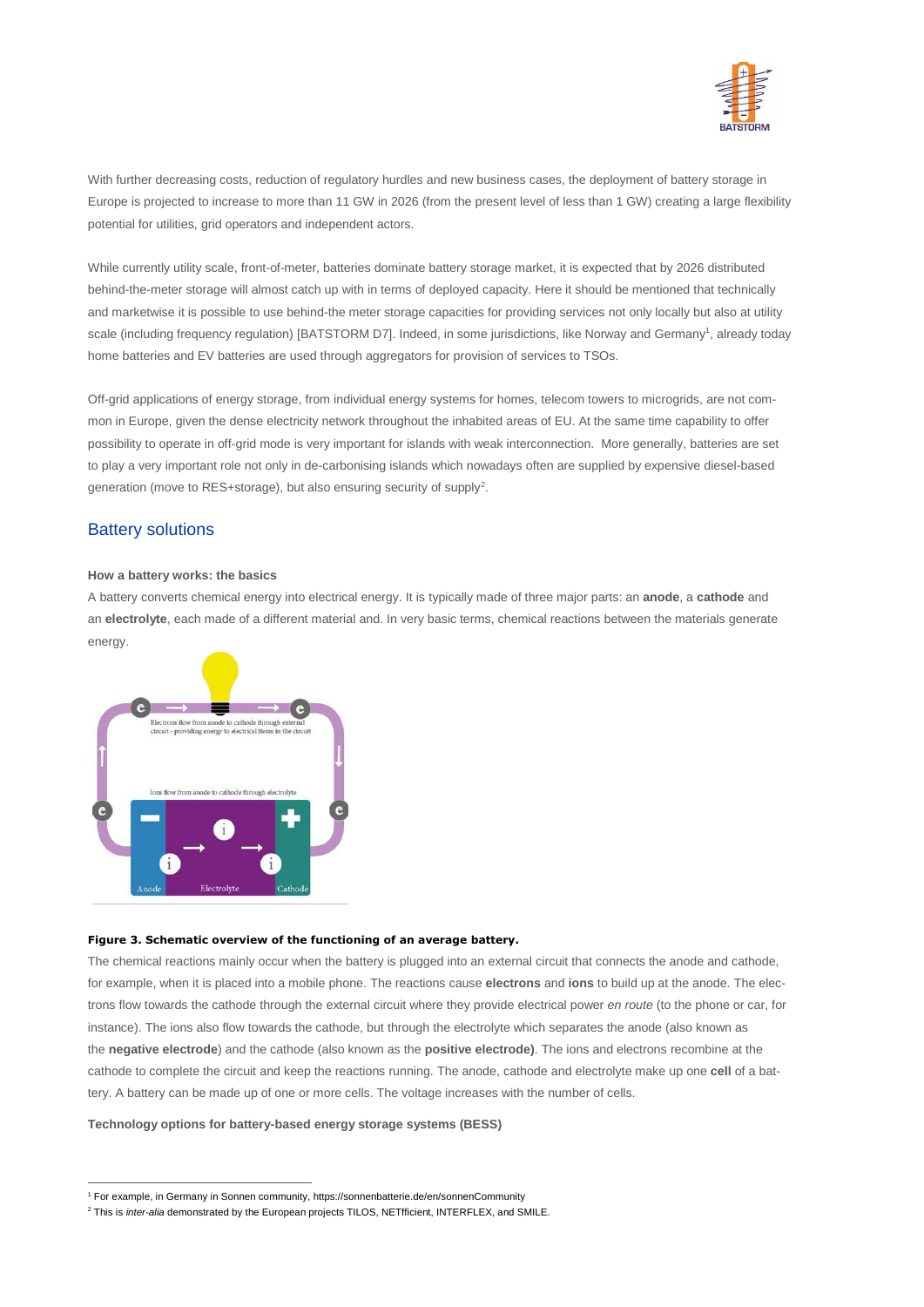

Various technology options exist for BESS. Some technologies are already well established on the market (lead-acid, lithiumion, nickel-based), also serving the stationary storage market, while others are still at the starting point of deployment or in a demonstration phase still (see [Figure 4\)](#page-4-0).



#### <span id="page-4-0"></span>**Figure 4. Overview of the volume of the worldwide battery market split per technology in MWh [Avicenne].**

Lead-acid batteries is known best from internal combustion engine cars and they are commonly used for uninterruptible power supply (UPS). They have longstanding experience in the market, are available at relative low costs and have a recycling process already fully in place. They have been dominating global battery market even if growth rates are modest compared to growth rates in lithium-ion applications (see [Figure 4\)](#page-4-0). Compared to the other, more novel technologies, lead-acid technology is already quite mature and therefore the potential for large improvements is lower.

For **advanced lead-acid batteries** improvement of the cycle life, performance at partial state of charge, power density as well as charge efficiency are the main focus points.

Lithium-ion batteries are known from mobile phone, laptop and similar applications. This is the type o[f rechargeable battery](https://en.wikipedia.org/wiki/Rechargeable_battery) in whic[h lithium](https://en.wikipedia.org/wiki/Lithium) [ions](https://en.wikipedia.org/wiki/Ion) move from the negativ[e electrode](https://en.wikipedia.org/wiki/Electrode) to the positive electrode during discharge and back when charging. There are numerous lithium-ion sub-types. Batteries with lithium nickel-manganese cobalt oxide cathode (NMC batteries) are a leading contender for automotive applications and have the lowest self-heating rate, while NCA (lithium nickel cobalt aluminium oxide batteries) which currently offer a higher range due to a higher energy per unit of volume but has a slightly lower performance in terms of safety. Lithium iron phosphate batteries (LFP) find a number of roles in vehicle use (especially e-buses), utility scale stationary applications, and backup power. They are one of safest types of lithium-ion batteries but with a relatively low energy density by lithium-ion battery standards. This does not make them suitable for use in electric vehicles, while for most e-busses, on the contrary, the issue of range is not a problem. Lithium-ion battery cells come in different sizes and shapes and, very often, the same battery cells can be used in electric vehicles, home batteries and even grid-scale batteries.

Lithium-ion batteries are commercially available batteries with relative good performance and a compact size. Availability of the raw materials is seen as a potential risk factor of the technology. Improvements in production technology, the use of low cost materials (e.g. partial replacement of cobalt with nickel), the increase of the specific energy, and the increase in life duration (cycle life and calendar life) are key in **lithium-ion battery** related research. Next to this the use of second life batteries, after a first use in automotive applications, is gaining more and more attention. Important gains in terms of performance (e.g. energy density and safety) are expected from **all solid-state lithium** batteries**.**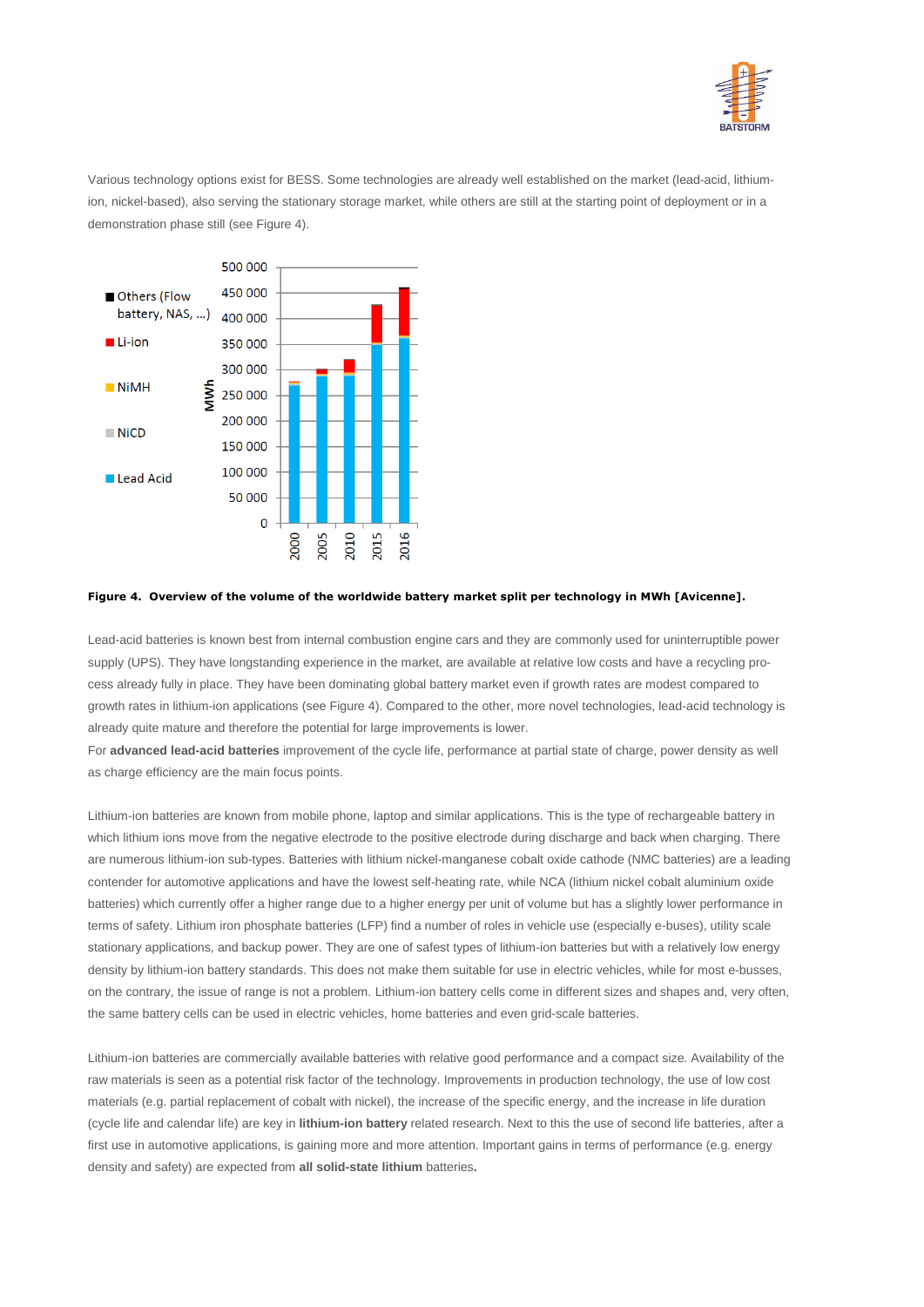

Types of **nickel-based batteries** are small nickel-cadmium or nickel metal-hydride batteries, the latter mostly applied in small consumer electronics and hybrid electric vehicles. Nickel-cadmium batteries are used in transport applications (like airplanes especially because of their reliability and robustness) and sometimes also used for storage of solar generated energy, because they can withstand high temperatures. In stationary applications they were mostly used for UPS applications. The nickel-based battery technologies are already mature, and only incremental performance improvements with respects to volumetric power density and lifetime are expected.

Other battery technologies are just gradually entering the market, like **redox-flow** and **molten-salt batteries**. There are several projects applying these batteries (some still in development), but these technologies do not have a long track record of deployment yet to show their expected long-age advantages.

A **flow battery** is a form of rechargeable battery in which electrolyte flows through an electrochemical cell that converts chemical energy directly to electricity. Additional electrolyte is stored externally, generally in tanks, and is usually pumped through the cell (or cells) of the reactor. Flow batteries can be rapidly "recharged" by replacing the electrolyte liquid (in a similar way to refilling fuel tanks for internal combustion engines) while simultaneously recovering the spent material.

The major advantage of this type of battery is that power and energy are not coupled in the same way as other electrochemical systems, which gives considerable design latitude for stationary applications. Additional advantages are good specific energy and recharge efficiency, low environmental impact, and low cost. The disadvantages of this battery technology are system complexity and high initial self-discharge rate [Doughty].



**Figure 5. Schematic overview of operation of flow batteries [EASE]**

Currently there are two main types of flowing electrolyte batteries that are under development: zinc/bromine and vanadium-redox. Research is being done also on other, more sustainable, flow batteries – notably organic flow batteries.

For Vanadium **redox flow batteries**, substantial cost reduction of the flow battery systems reaching economies of scale, possibly improvements in power and energy density and reduction of corrosion are the primary attention points.

**Molten salt batteries,** also known as liquid metal batteries, are a commercial technology with low costs and high availability of materials. Examples are sodium-sulfur (NaS, molten salt) and sodium-nickel-chloride (ZEBRA).

A sodium-sulfur battery has a high energy density, relatively high roundtrip efficiency (89-92%), long cycle life, and is fabricated from inexpensive materials. However, because of the operating temperatures of 300°C to 350°C and the highly corrosive nature of the discharge products, such cells are primarily suitable for large-scale, non-mobile applications such as grid energy storage. Another type of molten salt battery is the so-called Zebra Battery (sodium nickel chloride). Its cells have a higher voltage, wider operating temperature range, are less corrosive and have safer reaction products.

**Molten-salt battery r**esearch, and more in general sodium-based molten-salt technologies, is striving towards improvements in life time (cycle life time and calendar life time) and reduction of investment costs (€/kW).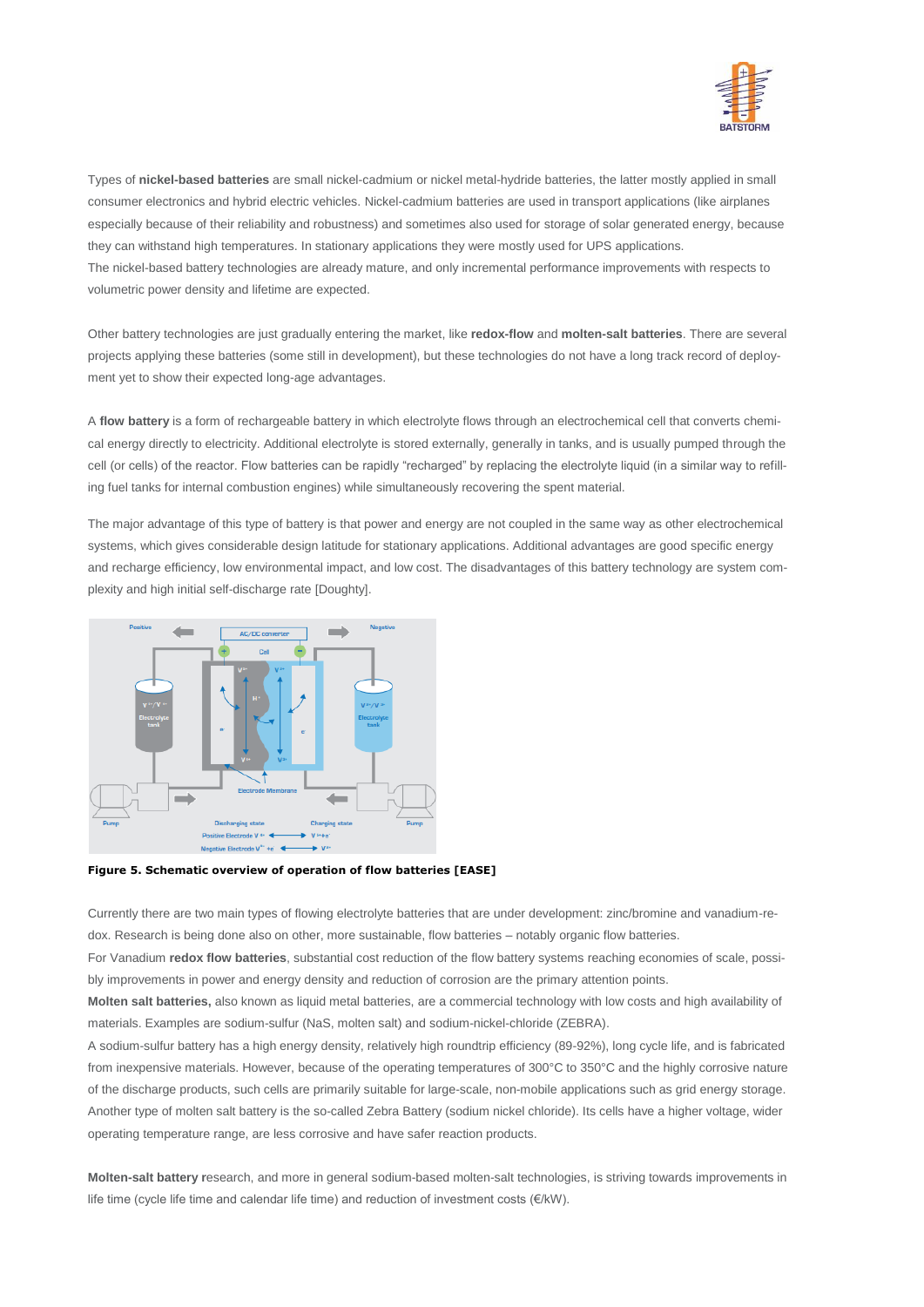

Sodium-ion batteries, lithium-sulfur, and metal-air batteries are still far from mass commercialisation and basic research is ongoing. **Lithium-sulfur battery** research builds further on current demonstration technologies to improve on both cycle and calendar life, energy density, safety and reduce the high level of self-discharge. With respect to **metal-air** battery technology, of which currently only zinc-air batteries are available as demonstration technology, improvements on round-trip efficiency and the power-to-energy ratio are the first goal. **Lithium-air** batteries, at this moment at prototype level, must increase their cycle life and energy density. Suitable cathode materials at industrial scale for the promising Sodium-ion technology are a big challenge. This technology must improve its lifetime, specific energy, energy density, and power capability. Like for lithium-ion batteries, these values could be tackled by solid-state concepts.

Different (dis-) advantages and hence different fields of application arise from their intrinsic chemical properties and design. Nonetheless, for every field of application a suitable battery technology can be identified, for both power intensive as well as energy intensive applications. [Table 1](#page-11-0) in the Annex summarizes the main properties of the considered electrochemical energy storages restricted to the distinctive characteristics of the technology. The summary looks slightly ahead and assumes main issues are resolved in the short-term regarding the technologies-under-development of metal-air, sodium-ion and lithium-sulfur with current Technology Readiness Level ranging from 2 (metal air) to 6 (sodium sulphur).

More details on what can be improved as regards to electrodes, electrolyte and other elements of each major type of battery can be found in Deliverable "Technology Review" [BATSTORM D12]. Similarly, references to several relevant projects can be found there.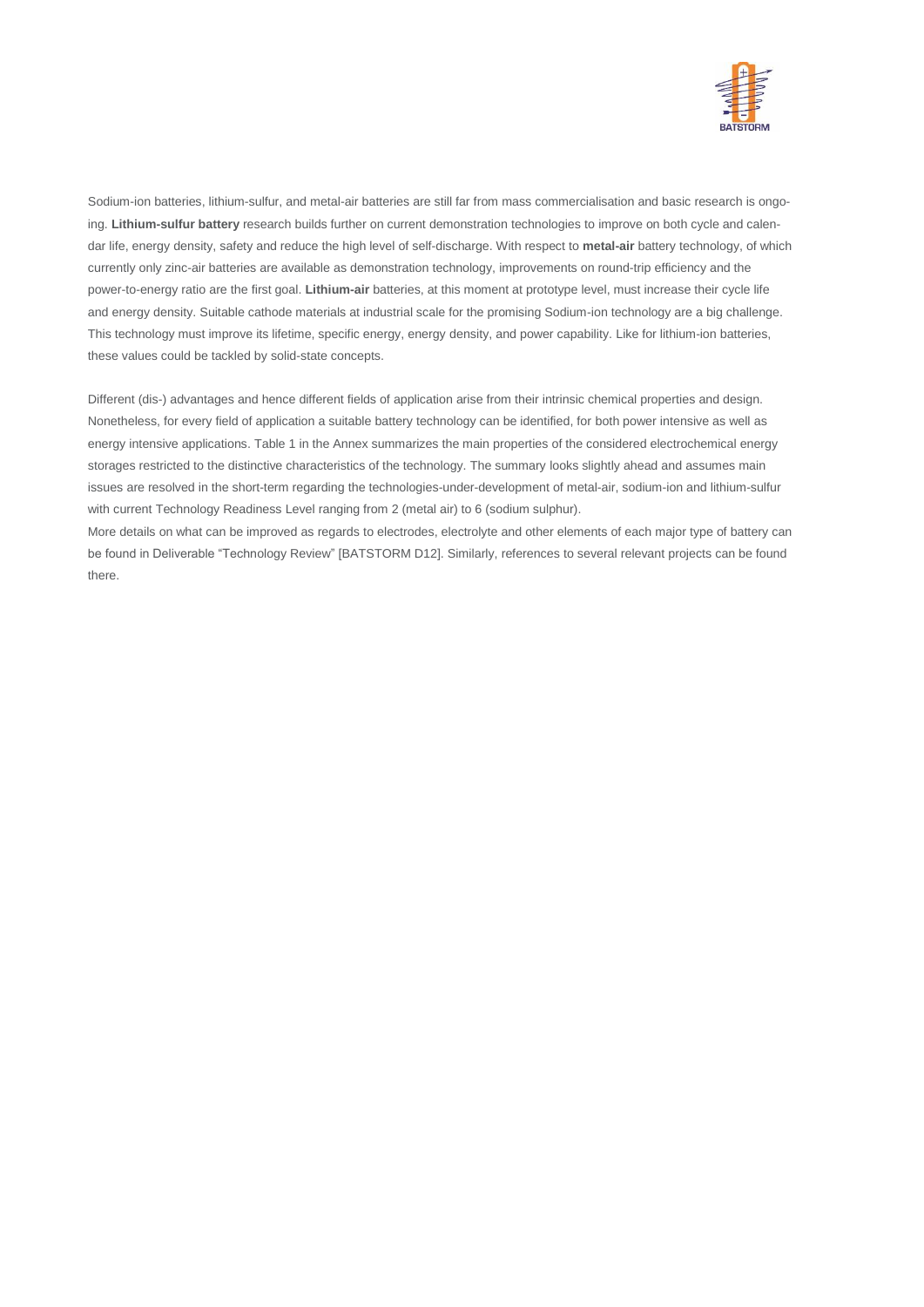

## European action

Europe's Integrated **Strategic Energy Technology Plan** (SET Plan) comprises several key actions directly or indirectly linked to the development of energy storage solutions and battery technologies in particular.

Action 4 of the SET Plan is a tool to coordinate EU and national efforts to "Increase the reliance and security of the energy system". The related Implementation Plan published in January 2018 [TWG4-IP] addresses R&I needs for storage for the future energy system, focusing primarily on integration aspects, while also recognizing that further R&I is needed into storage technologies to cut their cost considerably<sup>3</sup>. Practical coordination of MS R&I efforts in smart energy systems topics is successfully facilitated through the ERA-NET instrument which resulted in joint R&I calls, including calls without EU's co-funding. This complements significant direct R&I funding that EU is providing in the area of smart grids and storage. A recent overview<sup>4</sup> shows important contribution provided by H2020 smart grids and storage projects for developing innovative energy systems solutions involving batteries. Indeed, roughly half of the smart grids projects with demos involve batteries: residential batteries, shared district batteries, batteries coupled with RES and conventional generation, batteries supporting fast charging stations, batteries at TSO/DSO nodes, EV batteries (including 2<sup>nd</sup> life), etc. Almost all of them are involved in providing multiple services to the energy system thanks to involvement of ICT tools. Now the plan is to seek replication of successful battery-based solutions *inter alia* within the European Innovation Partnership for Smart Cities and Communities.

When it comes to battery chemistry focused R&I, key action 7 of the SET Plan with the objective for Europe to "Become competitive in the global battery sector to drive e-mobility and energy storage forward" is the tool for coordinating EU and national efforts. The related Implementation Plan [TWG7-IP] addresses current technical and non-technical barriers to competitiveness and contains proposals for specific R&I activities to be carried out by private stakeholders and Member States to achieve the performance and cost targets needed to ensure competitiveness of EU in batteries' field [EC 2016e].

The R&I activities have defined objectives according to milestones structured around 3 focus areas being 1) Material/Chemistry/Design + Recycling; 2) Manufacturing; and 3) Application and Integration. As far as stationary battery-based storage is concerned, the Implementation Plan is supplemented by a number of findings from the BATSTORM project.

The Implementation Plan for Batteries under (SET-Plan Action 7) serves as an input to the R&I dimension of the **European Battery Alliance** [EBA] which will be driven forward by the new European Technology and Innovation Platform on Batteries soon to be established. The European Battery Alliance was launched in October 2017 by the EC with the immediate objective to create a competitive manufacturing value chain in Europe with sustainable battery cells at its core. The scale and speed of the necessary investment e.g. in large scale battery cell production facilities, require a cross-border and integrated European approach to address this industrial challenge. In response to recommendations of the "industrial branch" of EBA, successfully coordinated by KIC InnoEnergy, the **Strategic Action Plan on Batteries** was proposed by the European Commission in May 2018 [SAPB]. This plan covers actions on all major issues necessary for succeeding with batteries in the EU: access to raw materials (also through recycling); support to cells manufacturing projects; increased support to research and innovation skills; sustainability; and an enabling regulatory framework.

On R&I side, as a first result of the Implementation Plan under the Batteries Action of the SET Plan and the Strategic Action Plan on Batteries, new R&I funds for battery related innovation projects are made available.

Notably, a new 'next-generation batteries' call under H2020 was published with seven topics for a total budget of €114M in 2019 [H2020 NGB], in addition to the €250M already allocated in previous years. The budget allocation appears to strike appropriate balance between the urgent need to succeed with e-mobility and ensure long-term viability of EU's transport sector and the need to pay sufficient attention to promising energy storage and industrial storage technologies. 70M€ are thus allocated to advanced li-ion batteries and solid-state lithium batteries subjects. The remaining sum is earmarked for advanced redox-flow batteries and other types of non-automotive batteries. 2020 funding is also expected to keep such balance.

 $\overline{a}$ 

<sup>&</sup>lt;sup>3</sup> Specific actions are targeted at increasing the flexible generation by means of the use of integrated storage, multiservice storage applications to enable innovative synergies between system operators and market players and advanced energy storage technologies for energy and power applications

<sup>4</sup> https://www.h2020-bridge.eu/wp-content/uploads/2018/09/BRIDGE\_Battery\_report\_Aug18.pdf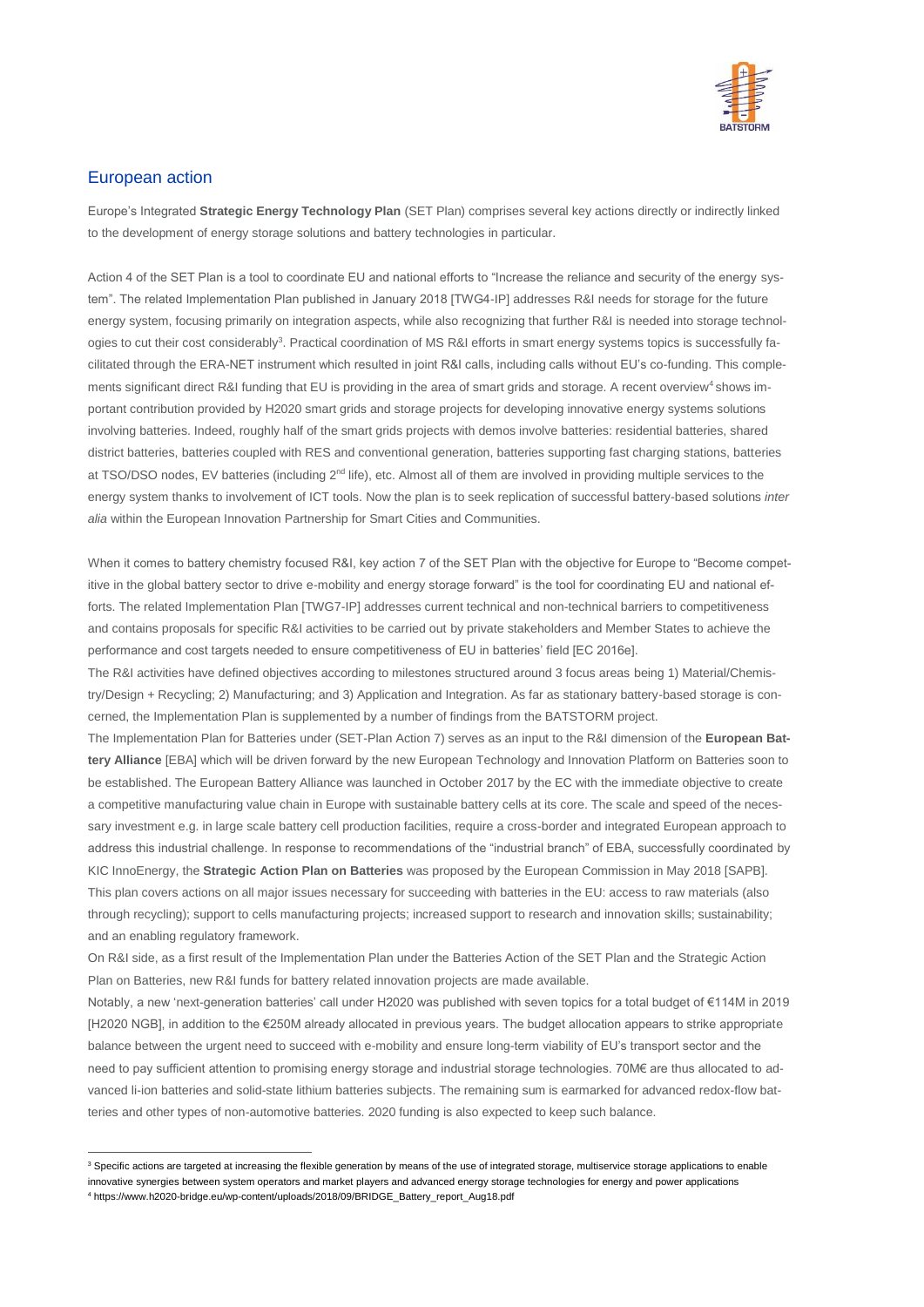

## The way forward

To ensure **battery technologies** can play an increasingly important and competitive role in the energy system, a number of research actions and accompanying actions are proposed in the 10 year Roadmap developed in the framework of Batstorm project [BATSTORM D10].

While the Roadmap is targeting stationary battery storage, it pays non-negligible attention to **lithium-ion batteries and related actions**. And this is for a reason. As indicated before, in the next years the increasing share of lithium-ion technology in stationary sector is likely to continue when it comes to integration of variable renewables<sup>5</sup>. This evolution rides on the waves of the economies of scale created by quickly rising e-mobility sector where this technology is developed with characteristics also fitting the needs of stationary energy storage services. For residential storage, lithium-ion batteries or their successors are for example compact and can be installed also in relatively small homes/apartments (without cellar or attic). In addition, lithium-ion storage capacity will be having an entry in the stationary storage market segment in form of electric vehicles if vehicle-to-grid services develop sufficiently from technical an economical perspective.

So, further technological progress in lithium-ion technology and most perspective successor technologies (especially solid-state lithium batteries and metal-air batteries) and further cost reduction are of clear importance not only for e-mobility but also for stationary energy storage.

At the same time battery **storage technologies more suited for stationary storage than e-mobility should also gain proper attention in terms of R&I spending**, even if stationary storage will never be as big market segment on the battery market as emobility. Indeed, in energy sector, demand response mechanisms, grid interconnections, controllable power generation and other energy storage technologies are also coming into play to provide the needed flexibility for the system to accommodate growing amounts of VRE. Still, the energy sector's impact on the batteries market will be expanding, especially when current legal obstacles existing in several EU jurisdictions are gradually removed as provisions of the Clean Energy Package are progressively implemented. Therefore, it is valuable to have the battery technologies most suitable for stationary storage, in terms of costs, performance and sustainability, available and in that perspective one should also assess more novel technologies. Battery characteristics important for EVs such as energy density and power density are not important for many of stationary applications. This paves the way for use of solutions which do not require use of critical raw materials and with simpler designs which facilitates recyclability and sustainability. At the same time cycle life very often is more important for stationary storage which is both related to cost considerations and the need to align battery life with PV and other assets life-time. In some cases, hybridization of batteries with other storage technologies (e.g. supercapacitors) can contribute to a better power and life performance<sup>6</sup>. Deliverable "Technical analysis" [BATSTORM D12] includes some indications about improvements in stationary battery technologies along with recommendations on Li-ion technology.

To ensure batteries perform in an optimal and safe way and have maximum lifetime, it's crucial to invest not only in research on material and cell level but also in **research on battery management systems, as well as modelling tools and development of testing standards**. This should be followed by the **adoption of harmonised duty cycle and testing standards and performance certification as well as new/reinforced safety standards**. Indeed, all of this is crucial for consumer confidence as well as for development of new business models (e.g. second life use of EV batteries). Further **development of harmonised open communication protocols** based on standard interfaces should enable "plug-and play" capability for any new market player, including batteries. A definition of common standards to use will allow seamless connection of batteries from all EU manufacturers to a digital layer and provision of innovative services and thus scaling up. One should avoid as much as possible the use of proprietary solutions which will lead to market fragmentation and possibly even market monopolisation. In this respect, it's good that the European Battery Alliance is currently reflecting on how to advance best on this front, using to the extent possible, relevant H2020 ICT and smart grid projects.

 $\overline{a}$ 

<sup>5</sup> Lead-acid batteries, based on a mature technology, are likely to keep an important role in UPS sector.

<sup>&</sup>lt;sup>6</sup> Use cases with a need for high energy and high-power capacity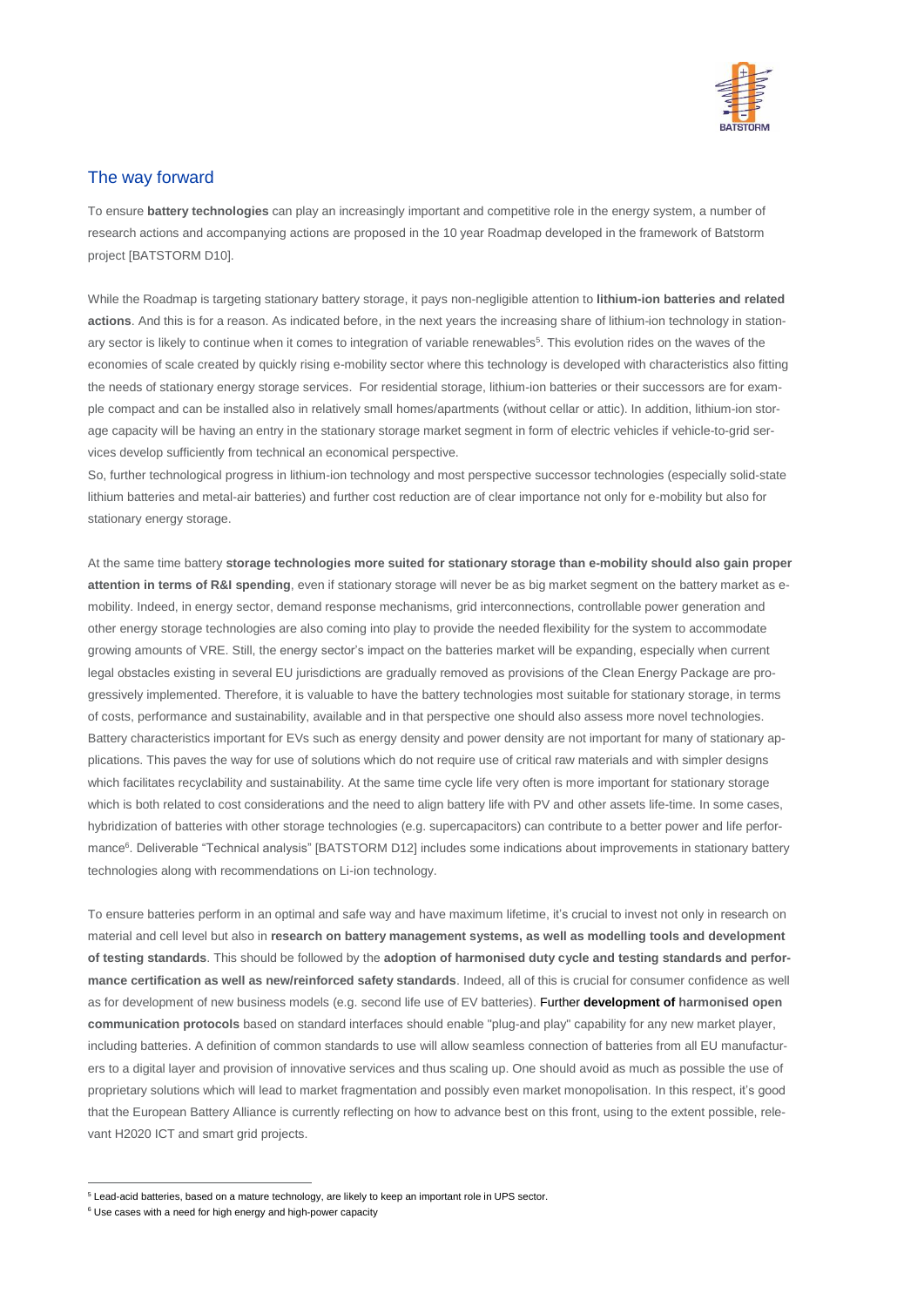

Further advances should be made to improve guidelines and processes for **integration of batteries into the grid**. This is something considerable attention is being paid within H2020 smart grid and storage projects and should be continued. Sharing of positive experiences of most advanced Member States is also very important and eventually may be formalised through recommendations/guidelines. The implementation of standard products for ancillary services as foreseen e.g. in Commission 2017 Regulation on electricity balancing<sup>7</sup> and in the Clean Energy package will clarify also the suitability of battery technologies to provide these services.

To push investments in the right areas and diminish associated business risks it's very important to **provide for robust assessments of system needs and market potential**. A macro-analysis and a case-specific level analysis should complement each other.

It goes without saying that **Inter-Sectoral Collaboration along the whole batteries value chain as well as financial support should be stepped** up if the EU is to further accelerate developments in the battery field. What has been started within the European Battery Alliance should be strengthened and continued. While respecting EU State aid rules, all possible support sources should be mobilised. This may include guaranteed EIB loans, regional funding, R&I funding, including more generous support possibilities available for projects classified as Important Project of Common European Interest<sup>8</sup>.

It is also recognised that **introduction/strengthening of the rules on recycling, recyclability durability and reuse** are vital for strengthening EU's industrial potential and long-term sustainability of battery production. Indeed, we must build on Europe's strong position in recycling. This should largely be achieved by means of revision of the Battery Directive which is already preannounced in the Strategic Action Plan for Batteries. Among other things it should ensure recovery of lithium which is not done in current recycling processes.

In total the Roadmap covers 40 actions relevant for development of EU's industrial capacity in batteries field as well as uptake of battery based stationary energy storage [BATSTORM D10].

*This paper was based on research done within the EU funded BATSTORM project. More background, information and details can be found in the various deliverables published within this project, available at the project website. These deliverables include a detailed socio-economic analysis, an in-depth technology review of battery technologies and a roadmap for R&I actions and related measures to promote battery based energy storage.* 

 $\overline{a}$ 

<sup>&</sup>lt;sup>7</sup> Commission Regulation related to the present Electricity Market Regulation.

<sup>&</sup>lt;sup>8</sup> Such funding can cover the first innovative production facility, but not mass production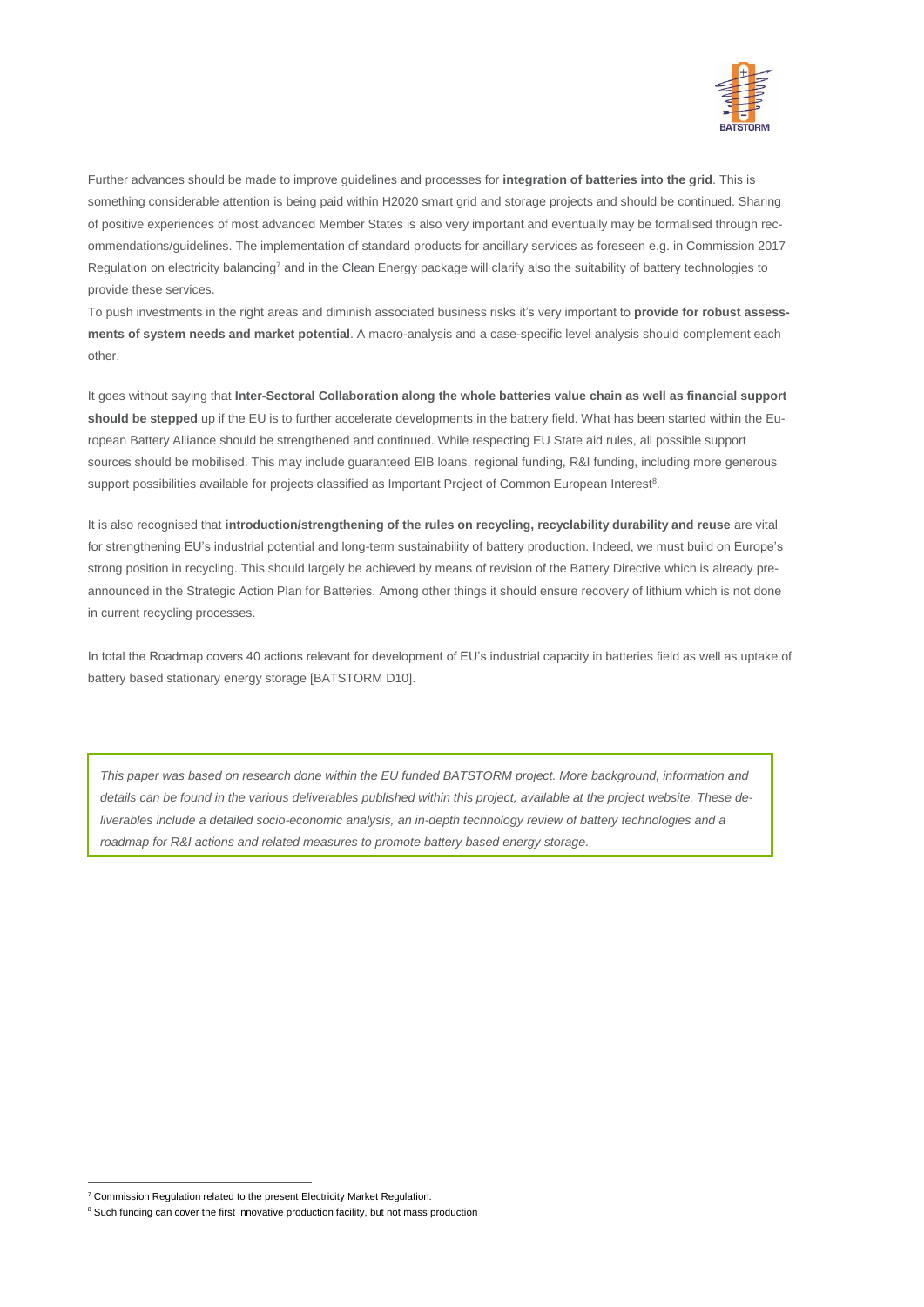



## Annex I – Installed Energy Storage Power Capacity

<span id="page-10-0"></span>Figure 6. Annual Installed Distributed Energy Storage Power Capacity Additions by EU Country, 2017-2026. Own representation based



<span id="page-10-1"></span>**Figure 7. Annual Installed Utility-Scale Energy Storage Power Capacity Additions by EU Country, 2017-2026. Own representation based on [Navigant]**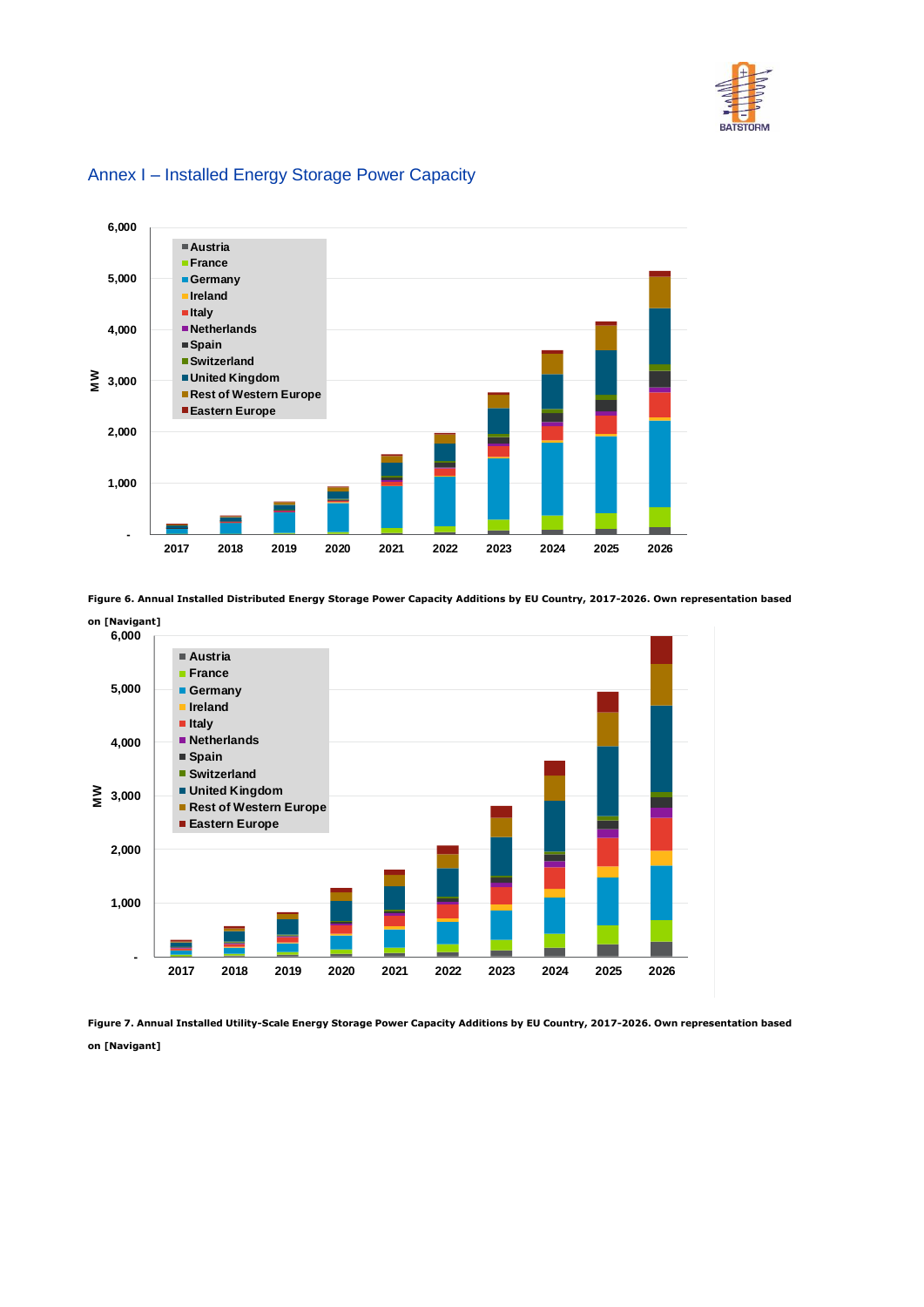

## Annex II – Distinctive characteristics of battery technologies

<span id="page-11-0"></span>**Table 1. Distinctive characteristics of the considered technologies; the evaluation has been performed based on the VRLA Lead-acid, a mean value of the common Lithium-ion, NiMH, Vanadium Redox-flow for the Redox-flow family and Lithium-air for the Metal-air family.** 

| <b>Technology</b>                                                                                               | Lead-acid | Lithium-ion | Nickel-based | <b>Nolten-salt</b>       | Lithium-sulfur | Redox-flow | Sodium-ion     | letal-air |
|-----------------------------------------------------------------------------------------------------------------|-----------|-------------|--------------|--------------------------|----------------|------------|----------------|-----------|
| Energy per unit mass (specific<br>energy)                                                                       |           |             |              |                          |                |            |                |           |
| Energy per unit volume (en-<br>ergy density)                                                                    |           |             |              |                          |                |            |                |           |
| Self-discharge                                                                                                  |           |             |              |                          | J.             |            | $\overline{a}$ |           |
| Power per unit volume (power<br>density)                                                                        |           |             |              |                          | ä,             |            | ä,             |           |
| Cycle life                                                                                                      |           |             |              |                          | ÷,             |            | i,             |           |
| Calendar life                                                                                                   |           |             |              |                          | ÷,             |            | Ĭ.             |           |
| Recyclability                                                                                                   |           | ÷.          | ÷.           | ÷                        | ÷.             | ä,         | ä,             | ÷.        |
| Cost for material and manufac-<br>turing                                                                        |           |             |              |                          | J.             |            |                | ä,        |
| Fast response time                                                                                              |           |             |              |                          |                |            |                |           |
| Robustness (thermal)                                                                                            |           |             |              | ÷,                       | ÷,             | ÷,         | $\overline{a}$ |           |
| Robustness (electrical)                                                                                         |           |             |              |                          | ä,             |            |                |           |
| Resources                                                                                                       | ÷,        | L,          |              |                          | Ĭ.             |            |                |           |
| Scalability                                                                                                     | ÷,        | L,          | L,           | ÷,                       | ÷,             |            | ÷,             |           |
| Thermal losses                                                                                                  | L.        | ä,          | ä,           |                          | ÷,             | L,         | ä,             | ÷.        |
| Volume change                                                                                                   | ÷,        | L,          | L,           |                          | J.             | J.         | L,             | ÷.        |
| Weight                                                                                                          |           | L           | L,           | $\overline{\phantom{a}}$ | ÷,             | ÷,         | L              |           |
| Good performat /<br>High performat /<br>Less performant /<br>Low performant / - No or contradictory information |           |             |              |                          |                |            |                |           |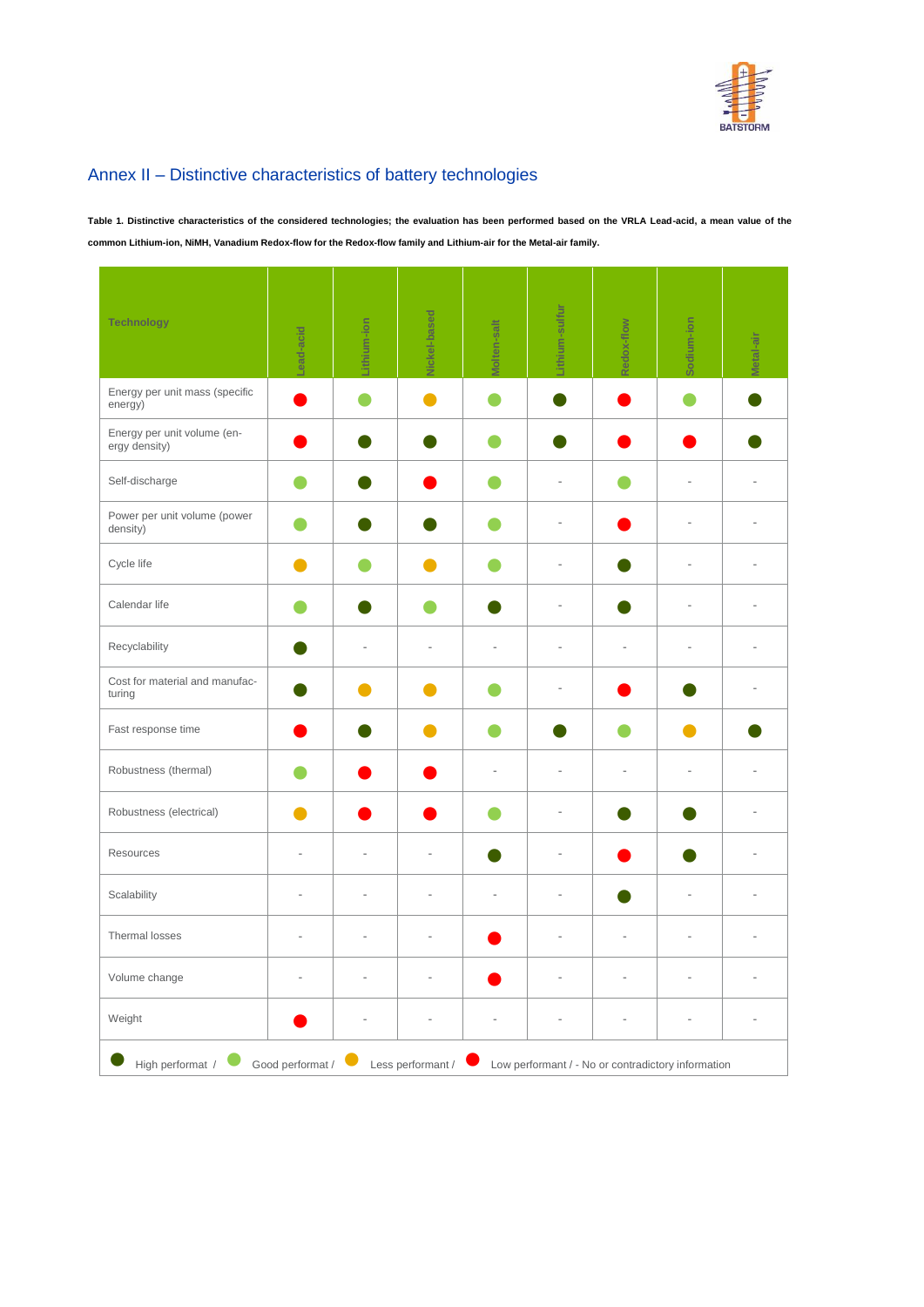

## **References**

[2030FCE] <https://ec.europa.eu/energy/en/topics/energy-strategy-and-energy-union/2030-energy-strategy>

[Avicenne] Avicenne Energy: Worldwide Rechargeable Battery Market 2015-2025, 2016. http://www.avicenne.com/reports\_energy.php

[BATSTORM D7] "Costs and benefits for deployment scenarios of battery systems", BATSTORM deliverable D7, 22 February 2017.

[BATSTORM D12] "Technical analysis of projects", BATSTORM deliverable D12, 6 February 2018.

[BATSTORM D10] " Support to R&D Strategy for battery based energy storage - Roadmap for R&I and accompanying measures 2018-2027", BATSTORM deliverable D10, 16 April 018.

[BINE]<http://www.bine.info/en/publications/publikation/integrales-energiekonzept-fuer-ein-wohnquartier/>

[Bloomberg] "Here's How Electric Cars Will Cause the Next Oil Crisis ", Bloomberg, February 2016. Available online: <http://www.bloomberg.com/features/2016-ev-oil-crisis/>

[Bridge-PO[\] https://www.h2020-bridge.eu/wp-content/uploads/2018/06/Battery\\_report\\_Exe\\_sum\\_V1.pdf](https://www.h2020-bridge.eu/wp-content/uploads/2018/06/Battery_report_Exe_sum_V1.pdf)

[Castillo] Anya Castillo, Dennice F. Gayme, "Grid-scale energy storage applications in renewable energy integration: A survey", Energy Conversion and Management, Volume 87, November 2014, Pages 885-894, ISSN 0196-8904. Available online: <http://dx.doi.org/10.1016/j.enconman.2014.07.063>

[CEE] <https://ec.europa.eu/energy/en/topics/energy-strategy-and-energy-union/clean-energy-all-europeans>

[Deutsche Bank] "F.I.T.T. for investors - Crossing the Chasm", Deutsche Bank, 27 February 2015. Available online: [https://www.db.com/cr/en/docs/solar\\_report\\_full\\_length.pdf](https://www.db.com/cr/en/docs/solar_report_full_length.pdf)

[Doughty] Doughty et al, [https://www.electrochem.org/dl/interface/fal/fal10/fal10\\_p049-053.pdf](https://www.electrochem.org/dl/interface/fal/fal10/fal10_p049-053.pdf)

[EASE[\] http://ease-storage.eu/energy-storage/technologies](http://ease-storage.eu/energy-storage/technologies)

[EBA] [https://ec.europa.eu/growth/industry/policy/european-battery-alliance\\_en](https://ec.europa.eu/growth/industry/policy/european-battery-alliance_en)

[EBA@250] <http://www.innoenergy.com/eit-innoenergys-role-within-the-european-battery-alliance/>

[EC 2016e] "SET Plan ACTION n°7 –Declaration of Intent. Become competitive in the global battery sector to drive e mobility forward", 12 July 2016, Available online: [https://setis.ec.europa.eu/system/files/integrated\\_set-plan/action7\\_declaration\\_of\\_in](https://setis.ec.europa.eu/system/files/integrated_set-plan/action7_declaration_of_intent_0.pdf)[tent\\_0.pdf](https://setis.ec.europa.eu/system/files/integrated_set-plan/action7_declaration_of_intent_0.pdf)

[EC Mob] [https://ec.europa.eu/transport/modes/road/news/2018-05-17-europe-on-the-move-3\\_en](https://ec.europa.eu/transport/modes/road/news/2018-05-17-europe-on-the-move-3_en)

[EESS] <https://ec.europa.eu/energy/en/topics/energy-strategy-and-energy-union/energy-security-strategy>

[EIA] "Annual Energy Outlook 2012", U.S. Energy Information Administration, 2012. Available online: [https://www.eia.gov/to](https://www.eia.gov/todayinenergy/detail.cfm?id=6930)[dayinenergy/detail.cfm?id=6930](https://www.eia.gov/todayinenergy/detail.cfm?id=6930)

[ENA] <http://www.energynetworks.org/electricity/futures/energy-storage/energy-storage-overview.html>

[ENEL]

[https://www.enelgreenpower.com/media/news/d/2018/03/enel-green-power-mexico-inaugurates-villanueva-largest-solar-pv](https://www.enelgreenpower.com/media/news/d/2018/03/enel-green-power-mexico-inaugurates-villanueva-largest-solar-pv-plant-in-the-americas)[plant-in-the-americas](https://www.enelgreenpower.com/media/news/d/2018/03/enel-green-power-mexico-inaugurates-villanueva-largest-solar-pv-plant-in-the-americas)

[EnergyUnion] [https://ec.europa.eu/commission/priorities/energy-union-and-climate\\_en](https://ec.europa.eu/commission/priorities/energy-union-and-climate_en) [EPRI] "Electricity Energy Storage Technology Options - A Primer on Applications, Costs & Benefits", EPRI, 2010. Available online[: http://www.epri.com/abstracts/pages/ProductAbstract.aspx?productId=000000000001022261](http://www.epri.com/abstracts/pages/ProductAbstract.aspx?productId=000000000001022261)

[ETIP Batt] <https://etendering.ted.europa.eu/cft/cft-display.html?cftId=3708>